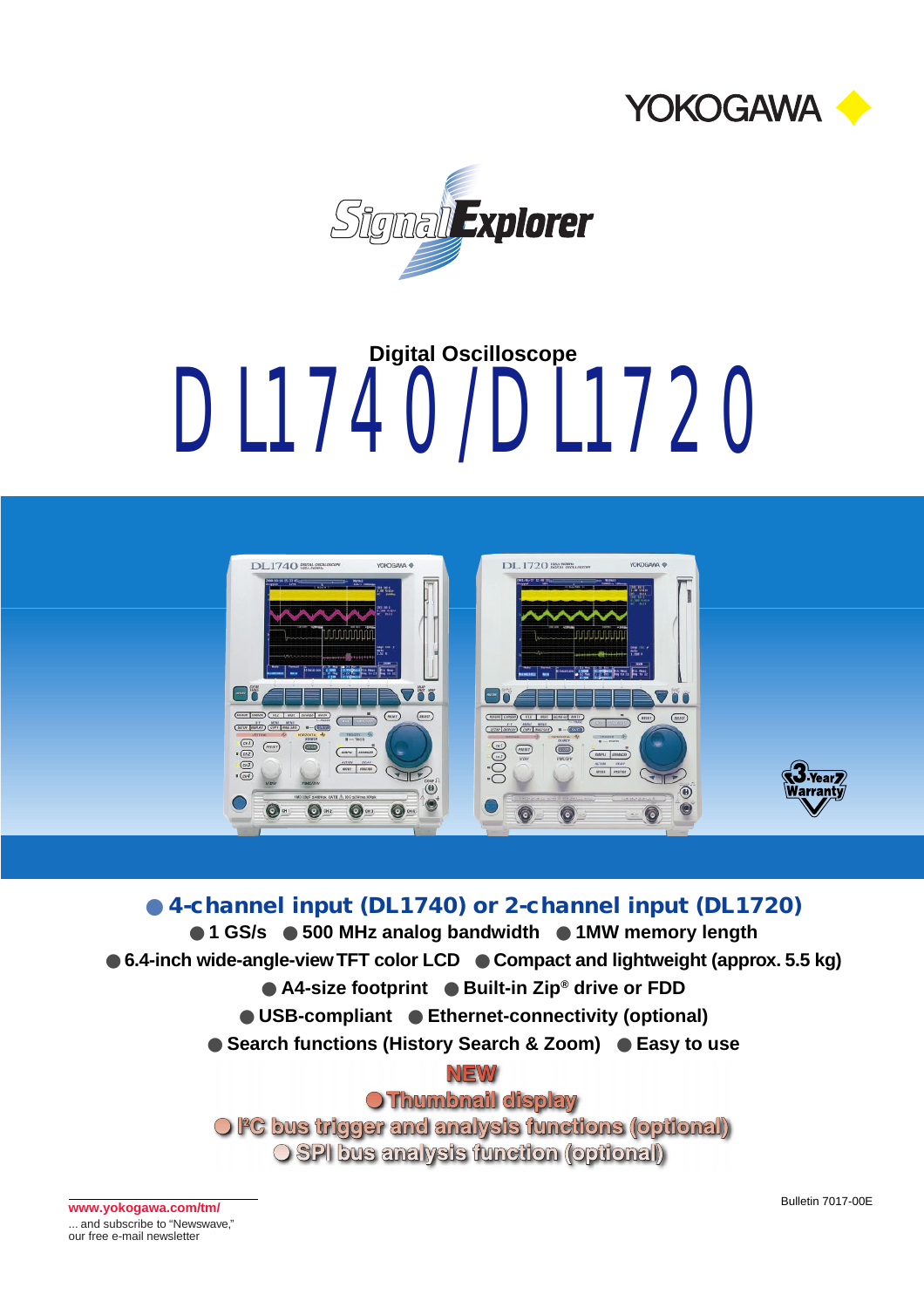

# **SignalExplorer**

**The most advanced Compact Waveform Analysis solution available today!**



**Fast sampling** 1 GS/s for real-time sampling 100 GS/s for equivalent-time sampling

● **Wide frequency bandwidth** 500 MHz

- **Long record length** 1 MW maximum.
- **Wide choice of triggers**
- **Built-in Zip<sup>®</sup> drive** Supports 100/250 MB Zip® disks-as an alternative to a floppy disk drive
- **USB Compliant** USB keyboard/printer
- **Built-in printer (optional)**
- **Ethernet interface (optional) NEW**
- **Thumbnail display**
- **I 2 C bus trigger and analysis functions (optional)**
- **SPI bus analysis function (optional)**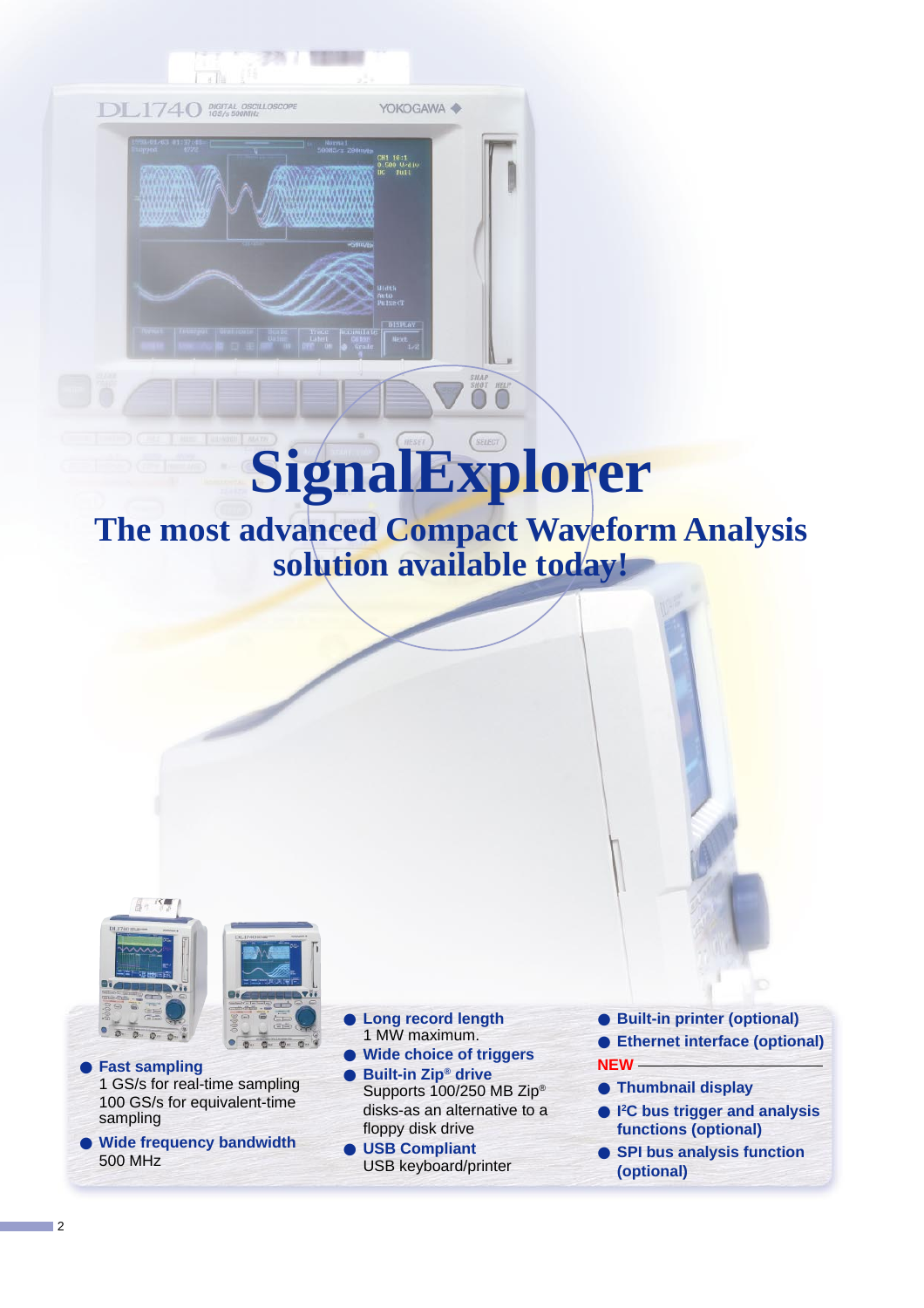

**Our oscilloscope design focuses on the following two points:**

● **Easy** and accurate capturing of complex signals;

 ● **High-speed extraction and screen display of desired information from large volumes of captured data. Here are the features packed into the DL1740 to bring these design concepts into reality:**

**Large recording memory and easy-to-use zoom functions for precise waveform capturing and viewing**

Even a measuring instrument with higher sampling performance may fail to precisely capture waveforms, depending on the time interval of observation. This failure results from a decrease in the effective sampling rate due to shorter record lengths of memory. Large recording memory not only helps extend the observation time interval but prevents the sampling rate from degrading. This allows correct waveform observation. Using the zoom functions along with the large recording memory enables you to scrutinize part of a waveform you've caught into the memory. You can set two zoom-in areas at the same time.

Required observation time interval





# **All-points display and fast screen updating for reliably capturing abnormal phenomena**

Information available from data significantly differs depending on the view mode even if the data is captured into the same large recording memory. This is due to a difference between display modes, i.e., whether the oscilloscope displays all of the data items the captured waveform has or only representative data items, such as interval-by-interval minimums and maximums.

Provided with the DSE chip, the DL1740 replays all-points waveforms while performing fast screen updates. Therefore, the DL1740 does not have the usual problems associated with large recording memory such as missing abnormal phenomena or poor key response.



# **Smart Search functions for finding only the necessary data among massive amounts of complex data**

# **Search & Zoom**

**SEARCH** The Search & Zoom functions automatically selects the desired pattern of a signal  $Z00M$ from captured data and allows you to zoom in on it.

● From given data, find parts of a waveform that match the targeted serial or parallel pattern you've set. Then, show them in a Zoom window. **—Pattern search**

● Define the pulse width (with a high or low state) to find pulses of your interest. You can define the pulse width using one of four options: Pulse < T, Pulse > T, T1 < Pulse < T2, and Timeout. **—Pulse width search**

- Count rising and falling edges to detect edges of your interest. **—Edge search**
- Automatically scroll through the zoomed-in area. **—Auto-scroll**
- Quickly find specified addresses and data in analysis results **—Using I2 C option**
- Detect specified data patterns in a captured data stream **—Using SPI option**

# **History Memory and History Search**

Even if you press the STOP key as soon as you capture any abnormal waveform, you are too late in most cases. You'll find the waveform has already been updated and gone from the screen. The **History Memory** function partitions the large recording memory into multiple blocks. Thus, the DL1740 automatically retains data of up to 2048 screens. For 100 KW observation, the oscilloscope can retain 32 screens' worth (approximately 1 second) of waveform data. You can reliably save on-screen waveforms in memory even for phenomena for which you cannot set trigger conditions. What's more, you can use the **History Search** function to automatically identify abnormal waveforms within the history memory.

**HISTORY** 

● **Zone search**: You can set a zone in a window to detect only those waveforms part of which transits (Pass) or does not transit (Bypass) through the zone. You can set a maximum of four zones.

● **Parameter search**: You can set a parameter value to detect only those waveforms whose relevant parameter matches the preset value. You can set a maximum of four parameter values.





Set a desired serial pattern of up to 64 bits.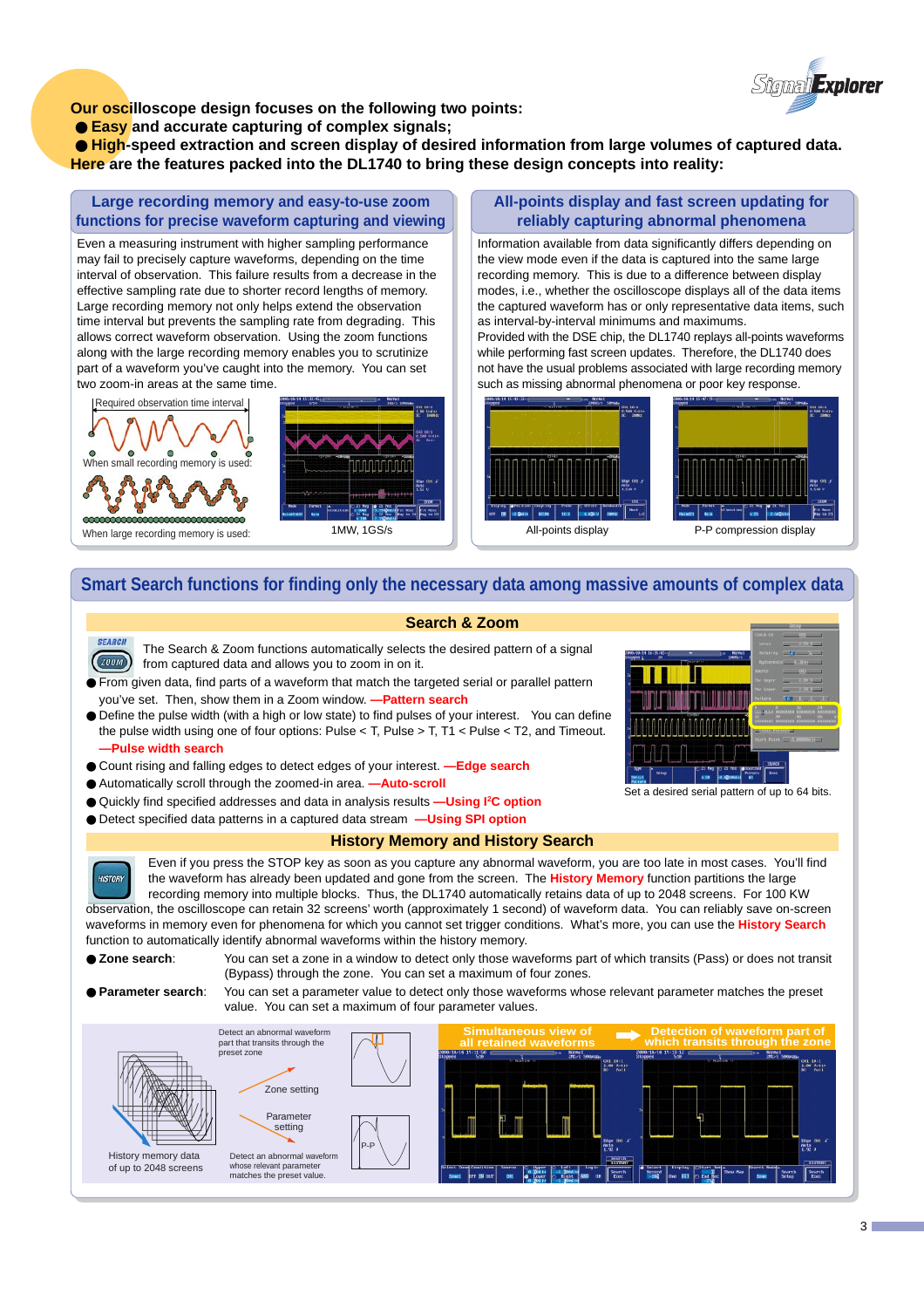# **The compact oscilloscope comes packed with a wide choice of functions**

# **Automatic measurement of waveform parameters**

The DL1740 automatically measures the voltage level, frequency and RMS values of a waveform. It comes standard with the following functions, in addition to typical parameters.

### **Pulse count**

Automatically calculates and indicates the pulse count for a range of waveform defined by the cursors.

This function is useful for counting interrupt signals, pulse signal from stepping motors and so on.



# **Dual area measurement**

Allows you to set two areas of waveform parameter measurement at the same time. This function is useful for comparing the overshoot at another area by a numerical value.



## **Parameter computing**

Allows you to perform dyadic operations using waveform parameters and constants. This function is useful for realtime adjustment of gain.

## **Cycle statistics**

Allows you to measure the parameters of a long-time signal, cycle by cycle, that was captured into long-record-length memory. You can also take statistical measurements (maximum, minimum, average, number of the signal's cycles, and standard deviation) for cycles within a selected interval.

CHO 18811<br>0.500 Endis



# **Envelope and Roll modes for simultaneously observing both slow and fast signals**

Envelope mode always captures signals at the highest sampling rate, irrespective of the time-axis setting. This mode is effective when observing high-frequency noise superposed on a slow signal. Roll mode allows you to observe signals on the screen in much the same way as you record them on a recorder chart. When in normal mode, you can set the sampling rate as high as 2 MS/s for roll mode. In addition, you can have a roll-mode view of signals in the envelope mode.





# **Simple and enhanced triggers for reliably capturing a variety of waveforms**

Having a wide choice of triggers is extremely effective for consistently observing a variety of waveforms.



Edge: normal trigger enabled by an edge. A→B (N): trigger enabled when condition B becomes<br>true Nth time after condition A becomes true. OR: trigger enabled when any of the conditions of two or more trigger sources becomes true. TV: trigger enabled by an NTSC or PAL signal. trigger enabled when condition B becomes true first time after a preset time has elapsed since condition A became true. A Delay B: Pattern: Pulse Width: trigger enabled when after setting its<br>conditions channel by channel, the<br>combined conditions are made true by<br>the given edge of a clock-channel pulse.<br>idth:trigger enabled when a preset<br>of comparing an input pulse width<br>o I 2 C: START, Non-ACK, addresses (optional)

## **GO/NO GO Judgment — Automatic Waveform Discrimination —**

Select zones or parameters for the waveform of an acquired signal. The DL1740 judges the signal being measured and automatically takes action. Actions you can choose from include: outputting



image data to the destination specified in the Copy Setup menu, saving waveform data in the medium specified in the File menu, sounding the buzzer, and sending e-mail.

#### - 7 M.M.M.M . חחחו **NEW Serial Bus Analysis**

# **Special I2 C bus trigger and analysis functions (optional)**

Analysis results are displayed at the same time as the signal waveform. These functions let you handle everything from I<sup>2</sup>C bus waveform observation to data analysis in a single unit.

**variety of trigger functions** Start, Non-Ack, and addresses (7

address bits and 1 Read/Write bit) can be set as triggers. When an address trigger is used, it can be combined with other data (2 bytes of data are set, and TRUE/FALSE conditions can be set independently). These special I2 C triggers can also be combined with analog signals as combined triggers.



**Data analysis functions** These functions perform a timeseries analysis on waveform data captured in long memory, and display the decoded results for each byte. There are two I2 C bus groups. Data for the SCL group is input to channels 1 and 3, and data for the SDA group is input to channels 2 and 4. Analysis can be switched between these<br>groups. Address and data trigger setting screen groups. Detailed analysis display (example)

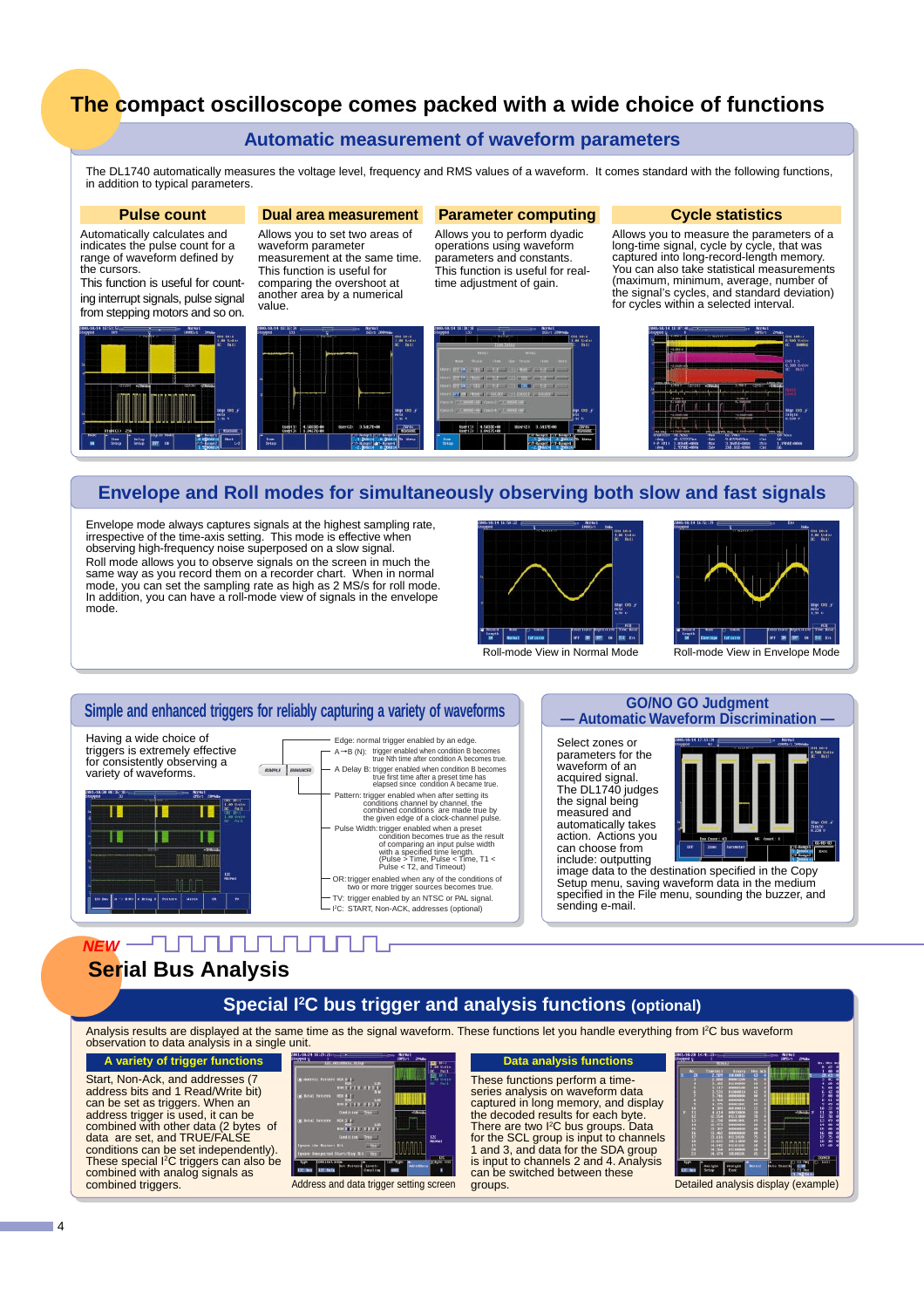

# **Excellent hook-up to a personal computer**

# **USB and Ethernet**

# **USB (supported operating systems: Windows 98SE, Windows 2000 Pro)**

- PC connection
	- You can write programs (in VisualBasic 6.0 or VisualC++ 6.0) enabling PC access to the oscilloscope through the USB port, just like access using RS-232 or GP-IB protocols.
	- Connecting the oscilloscope to a PC through the USB port is easy with Waveform Viewer for DL series (700919), a separately sold waveform display program.
	- Capture and save waveform data and screenshots.
	- Control the oscilloscope's START/STOP operations.
- The Wirepuller control program lets you remotely control the oscilloscope through a PC. ● Keyboard/printer connection

USB keyboards and USB printers are supported.

## **Ethernet**

- PC connection
	- You can write programs (in VisualBasic 6.0 or VisualC++ 6.0) enabling PC access to the oscilloscope through the Ethernet port, just like access using RS-232 or GP-IB protocols.
	- Connecting the oscilloscope to a PC through the Ethernet port is easy with Waveform Viewer for DL series (700919), a separately sold waveform display program.
	- Capture and save waveform data and screenshots.
	- Control the oscilloscope's START/STOP operations.
	- The Wirepuller control program lets you remotely control the oscilloscope through a PC.
- The FTP server and client functions let you transfer data between the oscilloscope and a PC, and send email from the oscilloscope.
- Network printer connection

Hard copies of screenshots can be output to a remote network printer using the Ethernet port.



# **Easy and Quick Saving of Images Theorem Screenshot data views**



Saved image data (in TIFF, BMP, or PostScript format) can be viewed on the DL1720 screen (Thumbnail Display/Selection Preview Window). Files can be deleted or renamed directly on the DL1720, so you can directly check data needed for reports.



# **SPI bus analysis function (optional)**

An analysis function for SPI bus (synchronous 8-bit serial bus), which is widely used for communication between ICs, is a standard feature on<br>the DL1740 I<sup>2</sup>C Bus Analyzer.



same time as the waveform. When you select a listed data item with the cursor, the selected frame is displayed in the zoom window. Two different threshold levels can be set, so you can identify uncertain data.

| <b>Data search function</b>                                                                                                            |                                                                                                       |
|----------------------------------------------------------------------------------------------------------------------------------------|-------------------------------------------------------------------------------------------------------|
| Set the targeted signal, data<br>length, and data pattern, then run<br>your search. The set data pattern is<br>detected automatically. | <b>MARGARET</b><br>1111111<br>ata<br>Si Antatiche i <sup>The</sup><br><b>CONSUMING</b><br>$-1.00$ CHE |
|                                                                                                                                        |                                                                                                       |
| <b>SPI bus analysis methods</b>                                                                                                        | <b>Cashian State</b> (U)<br><b>Ferrico: Pill</b>                                                      |
| CH1: Clock (SCK)<br>CH2: Data1 (MOSI)                                                                                                  |                                                                                                       |



analysis setting screen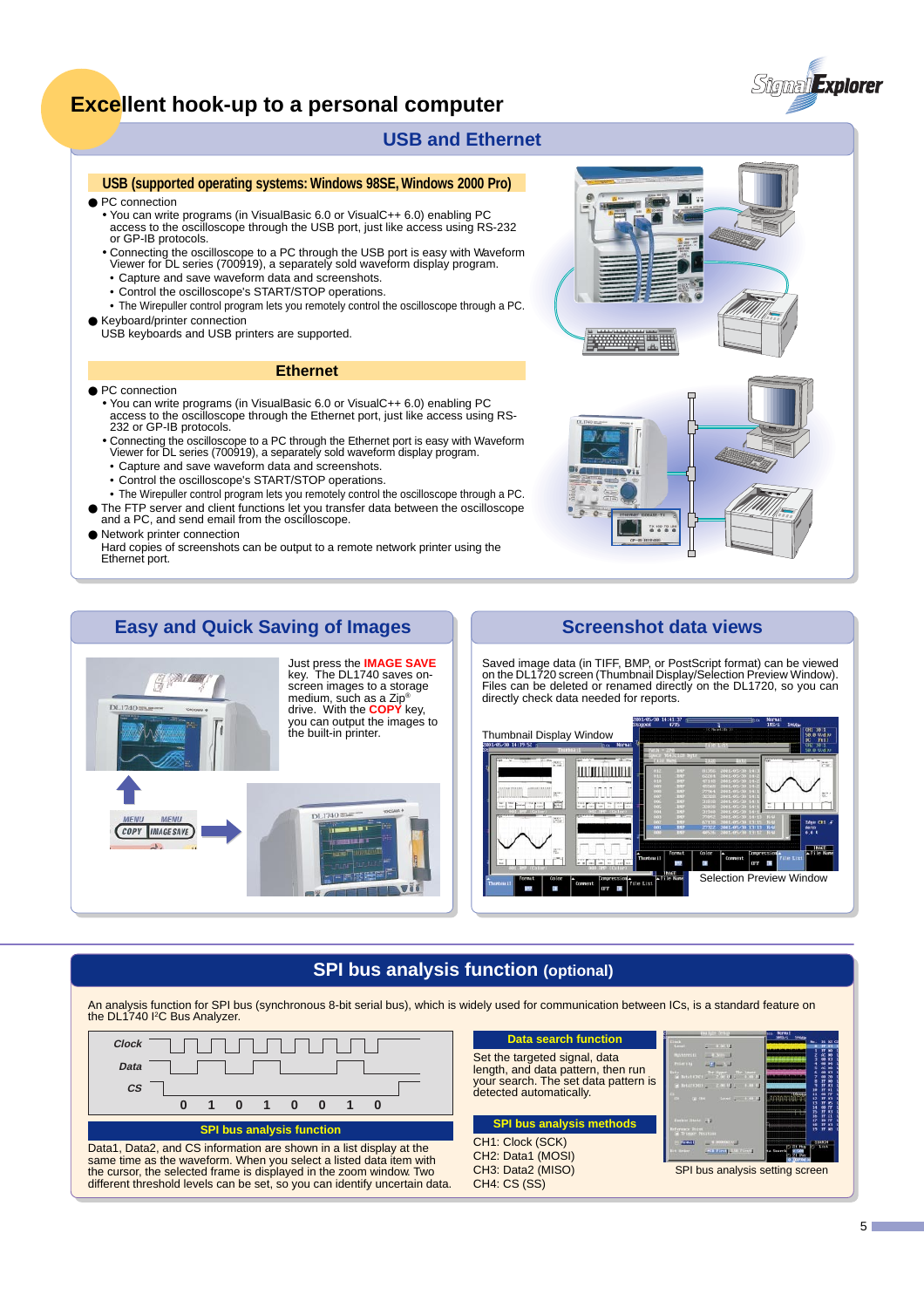# **Rear Panel Layout**



# **Accessories**



# **Related Software Products (See Yokogawa's homepage for detailed information on these products.)**

# **Waveform Viewer for DL series (700919)**

This program displays, on a PC, data files (files with a "wvf" file extension) from measurements taken with a DL series oscilloscope. Multiple waveforms can be displayed simultaneously (up to 24 analog waveforms). You can download a trial version of this program at the following URL: http://www.yokogawa.com/tm/Bu/700919/

| Model  | <b>Product Name</b>           |
|--------|-------------------------------|
| 700919 | Waveform Viewer for DL series |
|        |                               |

# **Wirepuller**

This program lets you use your PC to control a DL7000 or DL1700 series digital oscilloscope and save screenshots through an Ethernet, USB, or GP-IB interface.

http://www.yokogawa.com/tm/Bu/DLsoft/wire/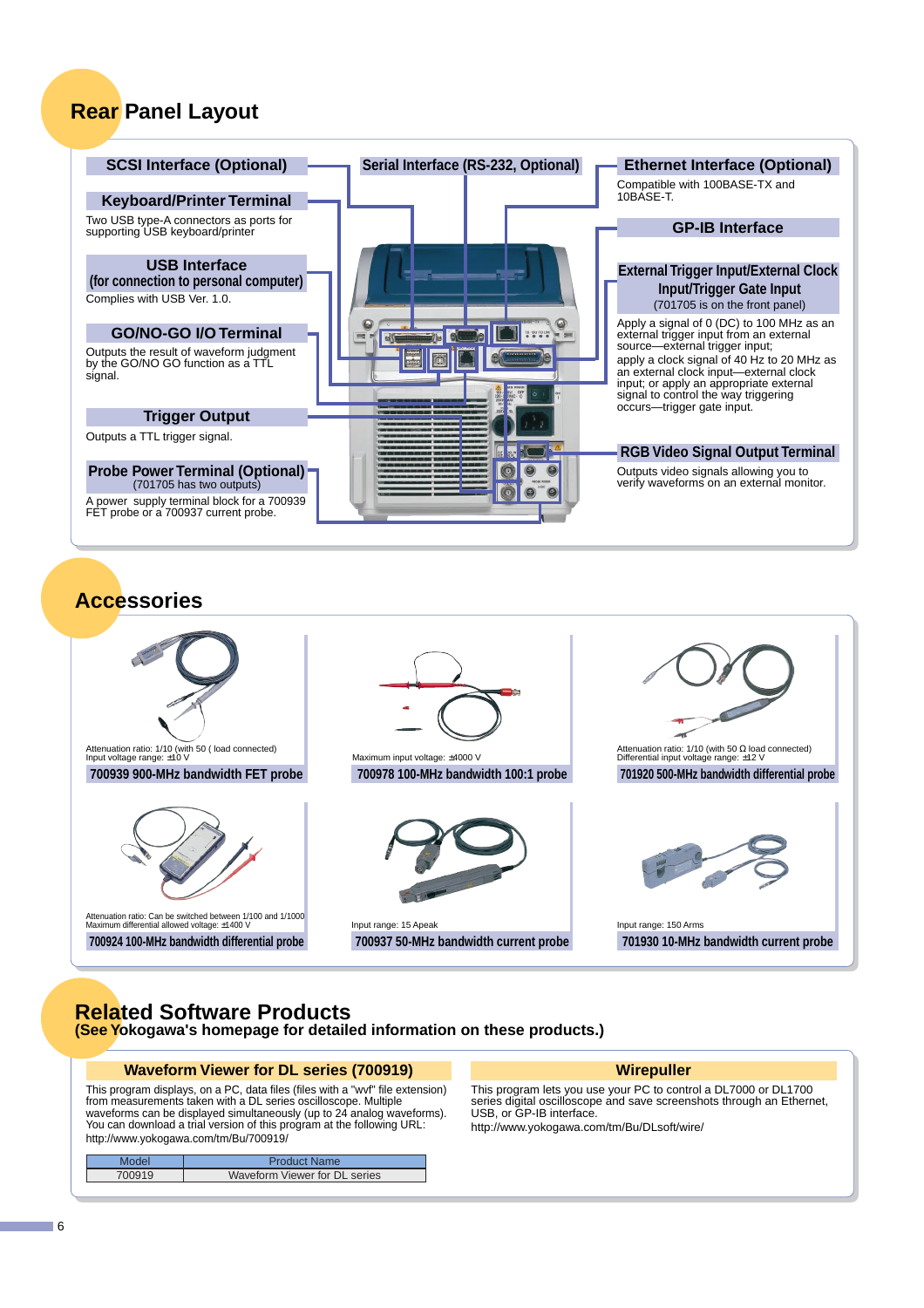# **Performance/Function Specifications**



| <b>Basic Specifications</b>                                                                                                                                                          |
|--------------------------------------------------------------------------------------------------------------------------------------------------------------------------------------|
| 4 (701710), 2 (701705)                                                                                                                                                               |
| AC-1 M $\Omega$ , DC-1 M $\Omega$ , DC-50 $\Omega$ , GND                                                                                                                             |
| 1 MΩ ±1.0%, 50 Ω ±1.0%<br>Voltage-axis sensitivity range:                                                                                                                            |
| • 50-Ω input: 2 mV—1 V/div (in 1, 2 or 5 mV                                                                                                                                          |
| increments)<br>• 1-M $\Omega$ input: 2 mV-10 V/div (in 1, 2 or 5 mV                                                                                                                  |
| increments)<br>• 1-M $\Omega$ input (at 1 kHz or less frequencies):                                                                                                                  |
| 400 V (DC + AC peak)—282 Vrms CAT II<br>• 50- $\Omega$ input: 5 Vrms max. and 10 Vpeak max.                                                                                          |
| Frequency characteristics <sup>1</sup>                                                                                                                                               |
| $(-3$ dB roll-off point for sine-wave input with $\pm 4$ div amplitude):                                                                                                             |
| • 50-Ω input: 1 V—10 mV/div over 0 (DC) to<br>500 MHz, or 5 mV—2 mV/div over 0 (DC) to                                                                                               |
| 400 MHz                                                                                                                                                                              |
| • 1-M $\Omega$ input (defined as resistance up to the<br>probe tip when 700988 passive probe is used):                                                                               |
| 10 V-10 mV/div over 0 (DC) to 400 MHz, or 5                                                                                                                                          |
| mV—2 mV/div over 0 (DC) to 300 MHz                                                                                                                                                   |
| 8 bits (24 LSBs/div)<br>• Real-time sampling mode                                                                                                                                    |
| When interleave mode is on: 1 GS/s <sup>*2</sup>                                                                                                                                     |
| When interleave mode is off: 500 MS/s                                                                                                                                                |
| • Equivalent-time sampling mode: 100 GS/s<br>• When interleave mode is on: 1 MW <sup>-2</sup>                                                                                        |
| • When interleave mode is off: 500 KW                                                                                                                                                |
| $\pm$ (1.5% of 8 divisions + voltage-axis offset accuracy)<br>Voltage-axis offset accuracy <sup>-1</sup>                                                                             |
| • 2 mV-50 mV/div: $\pm$ (1% of setpoint + 0.2 mV)                                                                                                                                    |
| • 100 mV—500 mV/div: $\pm$ (1% of setpoint + 2 mV)                                                                                                                                   |
| • 1 V–10 V/div: $\pm$ (1% of setpoint + 20 mV)<br>• 1 ns-50 s/div (for 10-KW or longer record length)                                                                                |
| • 1 ns—5 s/div (for 1-KW record length)                                                                                                                                              |
| ±0.005%<br>Within the 40 Hz—20 MHz input frequency                                                                                                                                   |
| range (for continuous clock signals only)                                                                                                                                            |
|                                                                                                                                                                                      |
| AUTO, AUTO-LEVEL, NORMAL, SINGLE,                                                                                                                                                    |
| SINGLE (N)                                                                                                                                                                           |
| CH1 to CH4 (signal applied to each input                                                                                                                                             |
| terminal), LINE (signal of commercial power                                                                                                                                          |
|                                                                                                                                                                                      |
| to EXT TRIG IN terminal)                                                                                                                                                             |
| Edge, A->B (N), A Delay B, OR, Pattern, Pulse                                                                                                                                        |
| source connected to DL1740), EXT (signal input<br>Width, TV, <sup>2</sup> C (optional)                                                                                               |
|                                                                                                                                                                                      |
| • 60 screens/s max. (for 10-KW, all-points view mode)                                                                                                                                |
| • 30 screens/s max. (for 1-MW, all-points view<br>mode)                                                                                                                              |
| 6.4-in. TFT color LCD                                                                                                                                                                |
| * The liquid crystal display may contain some pixels that are either always on or always<br>off. Due to the properties of liquid crystal, there may be some brightness variations on |
| the screen, but this does not mean there is a problem with the screen.                                                                                                               |
|                                                                                                                                                                                      |
| $\bullet$ Vertical/Horizontal Axis Setting Functions                                                                                                                                 |
|                                                                                                                                                                                      |
| for each of channels CH1 through CH4<br>separately.                                                                                                                                  |
| Roll-mode view is enabled for the following                                                                                                                                          |
| Bandwidth can be limited to 100 MHz or 20 MHz<br>range of timebase setpoints when the trigger                                                                                        |
| mode is Auto, Auto Level or Single:<br>50 ms to 50 s/div (or 50 ms to 5 s/div for 1-KW                                                                                               |
| record length only)                                                                                                                                                                  |
| <b>Waveform Acquisition/Display Functions</b>                                                                                                                                        |
| Normal, Averaging, Envelop, Box Average                                                                                                                                              |
| Zooms in on an on-screen waveform along the                                                                                                                                          |
| timebase. (This function is available for up to                                                                                                                                      |
| two areas of the waveform, each with a different<br>magnification.)                                                                                                                  |
| Available in two waveform view modes-XY1 and XY2.                                                                                                                                    |
|                                                                                                                                                                                      |
| I <sup>2</sup> C (optional), SPI (optional)                                                                                                                                          |
| Edge, Serial Pattern, Parallel Pattern, Pulse<br>Width, Auto Scroll, <sup>2</sup> C (optional), SPI (optional)                                                                       |
| Zone, Parameter<br>Marker, Horizontal, Vertical, Degree                                                                                                                              |
|                                                                                                                                                                                      |

Automatic waveform parameter measurement:<br>P, Max, Min, High, Low, Avg, Rms, +OShot, -<br>OShot, Sdev, Rise, Fall, Freq, Period, Duty,

| Computation:<br>GO/NO GO judgment:                                                                                                                                                  | +Width, -Width, Int1TY, Int2TY, Int1XY, Int2XY,<br>Pulse, Burst1, Burst2, AvgFreq, AvgPeriod.<br>In addition, the following statistical processing is<br>possible:<br>• Supported data items: Above-listed parameters<br>• Statistical data items: Min, Max, Avg, Cnt, Sdv<br>• Statistics mode: Normal, Cycle, History<br>$+, -, \times$ , Binarization, Differentiation, Integration,<br>Power Spectrum, Invert<br>Executed by means of automatically measured<br>waveform parameters and waveform zones |
|-------------------------------------------------------------------------------------------------------------------------------------------------------------------------------------|------------------------------------------------------------------------------------------------------------------------------------------------------------------------------------------------------------------------------------------------------------------------------------------------------------------------------------------------------------------------------------------------------------------------------------------------------------------------------------------------------------|
| ● Image Data Output                                                                                                                                                                 |                                                                                                                                                                                                                                                                                                                                                                                                                                                                                                            |
| Built-in printer (optional):<br>External printer:                                                                                                                                   | Provides hardcopies of on-screen images using<br>112-mm wide print paper.<br>Outputs the image data through a USB interface<br>or via Ethernet <sup>3</sup> . This function supports :<br>Postscript, ESC/P, ESC/P2, LIPS3, PCL5 and BJ<br>commands.                                                                                                                                                                                                                                                       |
| Floppy/Zip <sup>®</sup> /SCSI-drive output data formats:                                                                                                                            | Postscript, TIFF, BMP                                                                                                                                                                                                                                                                                                                                                                                                                                                                                      |
| Network drive (via Ethernet <sup>-3</sup> )                                                                                                                                         |                                                                                                                                                                                                                                                                                                                                                                                                                                                                                                            |
| (option for DL1740 only)                                                                                                                                                            | Specifications for I <sup>2</sup> C bus analysis function option                                                                                                                                                                                                                                                                                                                                                                                                                                           |
| $\bullet$ Applicable bus<br>${}^{12}$ C bus                                                                                                                                         | Bus transfer rate: Maximum 3.4 Mbps                                                                                                                                                                                                                                                                                                                                                                                                                                                                        |
| SM bus:                                                                                                                                                                             | Address mode:<br>7 bits                                                                                                                                                                                                                                                                                                                                                                                                                                                                                    |
| $\bullet$ Analysis functions                                                                                                                                                        | Complies with System Management Bus<br>Waveform and data display: Simultaneous display of data (hexadecimal                                                                                                                                                                                                                                                                                                                                                                                                |
| Detailed data display:                                                                                                                                                              | display) and waveforms<br>Data transfer time starting at trigger point, data<br>(simultaneous binary and hex display) and                                                                                                                                                                                                                                                                                                                                                                                  |
| Maximum analyzed data bytes: 5000 bytes<br>Analyzed channels:                                                                                                                       | acknowledgement exist / not exist<br>SCL: CH1, CH3; SDA: CH2, CH4<br>The two pairs of SCL and SDA can be switched<br>to analyze.                                                                                                                                                                                                                                                                                                                                                                           |
| $\bullet$ Triggers<br>Trigger sources                                                                                                                                               | CH1: SCL<br>CH2: SDA<br>CH3, CH4: Analog signal input                                                                                                                                                                                                                                                                                                                                                                                                                                                      |
| Start trigger:<br>Non-ACK trigger:<br>Address trigger:<br>Byte count:<br>Combination triggers:                                                                                      | Trigger is activated by start condition.<br>Trigger is activated if there is no ACK.<br>Addresses are compared with a set address.<br>Count can be set as high as 9999.<br>Combination triggers can be set by combining<br>the CH3 and CH4 analog signals with the I <sup>2</sup> C<br>bus analysis trigger.                                                                                                                                                                                               |
| <b>Rear-panel I/O Block</b>                                                                                                                                                         |                                                                                                                                                                                                                                                                                                                                                                                                                                                                                                            |
| Signal I/Os:                                                                                                                                                                        | Communication interfaces: GP-IB, Keyboard/Printer ports (for USB keyboard/<br>printer), USB (Ver. 1.0, for connection to personal<br>computer), Ethernet (100BASE-TX and 10BASE-T,<br>optional), SERIAL (RS-232, optional), SCSI<br>(optional)<br>External trigger input/external clock input/trigger<br>gate input, trigger output, RGB video signal                                                                                                                                                      |
| Probe power terminals (optional):                                                                                                                                                   | output, GO/NO GO I/O                                                                                                                                                                                                                                                                                                                                                                                                                                                                                       |
|                                                                                                                                                                                     | • Output terminals: 4 (701710), 2 (701705)<br>• Output voltage: ±12 V                                                                                                                                                                                                                                                                                                                                                                                                                                      |
| <b>General Specifications</b>                                                                                                                                                       |                                                                                                                                                                                                                                                                                                                                                                                                                                                                                                            |
| Source voltage:                                                                                                                                                                     | 100 to 120 V AC / 220 to 240 V AC (switches<br>automatically)                                                                                                                                                                                                                                                                                                                                                                                                                                              |
| Power supply frequency:<br>Maximum power consumption: 200 VA<br>External dimensions:                                                                                                | 50/60 Hz<br>220 (W) $\times$ 265.8 (H) $\times$ 264.1 (D) (mm)<br>8.66 (W) $\times$ 10.46 (H) $\times$ 10.40 (D) (inch)<br>(when measured with the printer cover shut in<br>place and protrusions and the handle excluded)                                                                                                                                                                                                                                                                                 |
| Weight:                                                                                                                                                                             | Approx. 6 kg (13.23 lbs; including the printer), or                                                                                                                                                                                                                                                                                                                                                                                                                                                        |
| Operating temperature range:                                                                                                                                                        | Approx. 5.5 kg (12.13 lbs; excluding options)<br>$5 - 40^{\circ}$ C                                                                                                                                                                                                                                                                                                                                                                                                                                        |
| calibrated.<br>Standard operating conditions:<br>• Ambient temperature: $23 \pm 2^{\circ}$ C<br>• Ambient humidity: 55 ±10%RH<br>Supply-voltage/frequency errors: 1% may of rations | *1 Measured with the timebase set to the internal clock, after the DL1740 under test has<br>been warmed up under the following standard operating conditions and then                                                                                                                                                                                                                                                                                                                                      |

- Supply-voltage/frequency errors: 1% max. of ratings \*2 When the interleave mode is on, the number of available channels reduces to half (2
- channels). \*3 True for DL1740 s with the "/C10" option.

Information on the features and functions of Yokogawa's DL Series is also available at our homepage.

http://www.yokogawa.com/tm/Bu/DL1700/